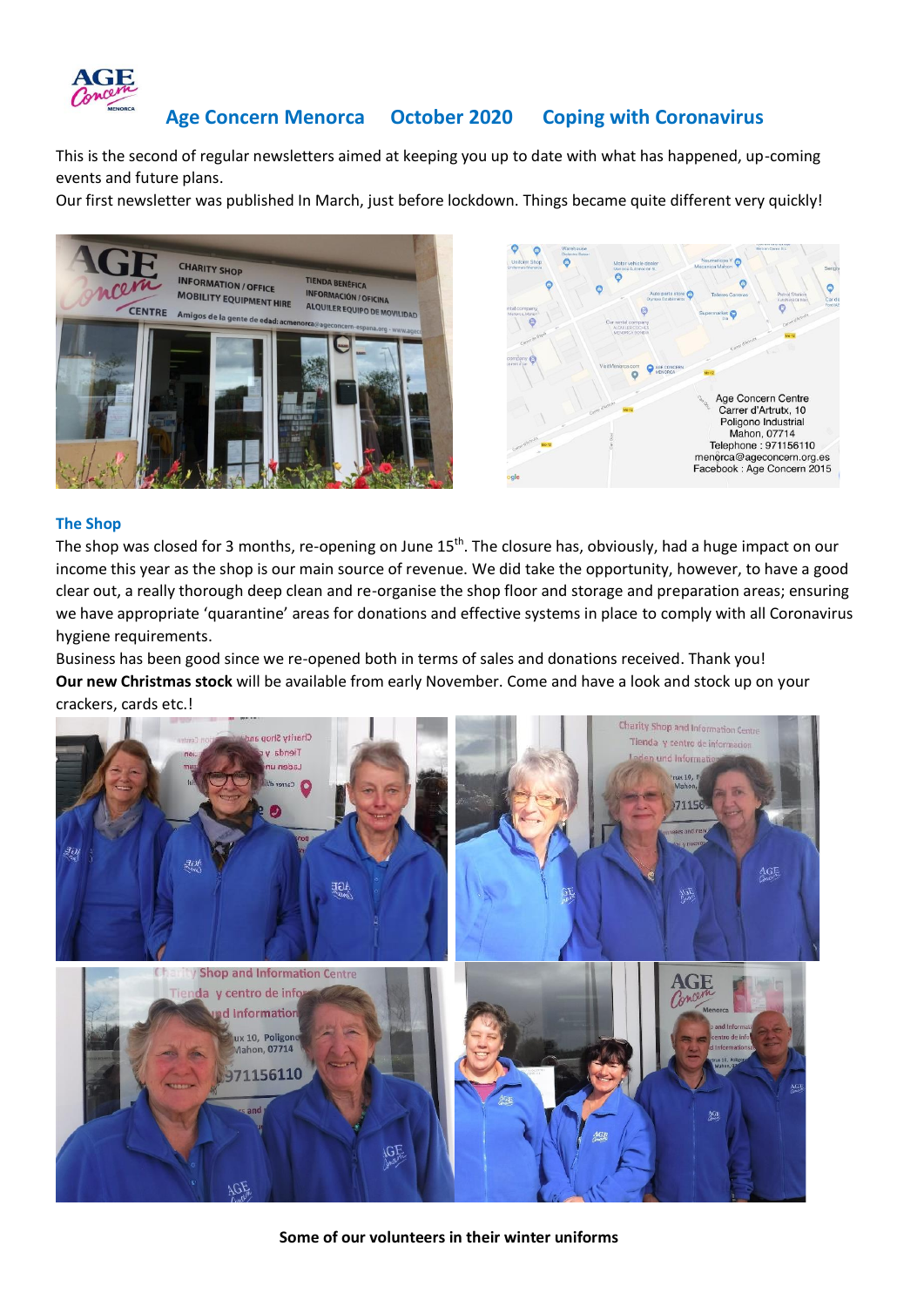### **Volunteers**

Apart from the shop manager, Carol, everyone works for Age Concern as a volunteer. Carol also spends a lot of her own free time doing work for Age Concern.

We have, unfortunately, lost 4 long-term volunteers since March. Mike Dixon who was responsible for the electrical goods and furniture area sadly died this summer and his wife, Bobbie, who volunteered in the shop has returned to live with her family in the UK. Tracey and Steve Mills have returned to the UK for health reasons. All four are greatly missed.

We have, however, gained some new volunteers both in the shop and on the committee. Shelagh Marshall has become our Membership Secretary. Pat Harding, who had previously held this role, remains on the committee but with changed responsibilities. Ian Marshall is now based the furniture area of the shop and being helped with collections by two new volunteers, Roy Martin and Jaume Melia Crane as well as long standing volunteers Tony Rickwood and Alex Hope. **(Please note, all collections must be arranged through the shop.)**

A number of our volunteers, including some listed above, have other commitments or are not resident on the island and are, therefore, not able to commit to regular hours but help as and when they can, which we really appreciate.





**Tracey & Steve Ian in the furniture area**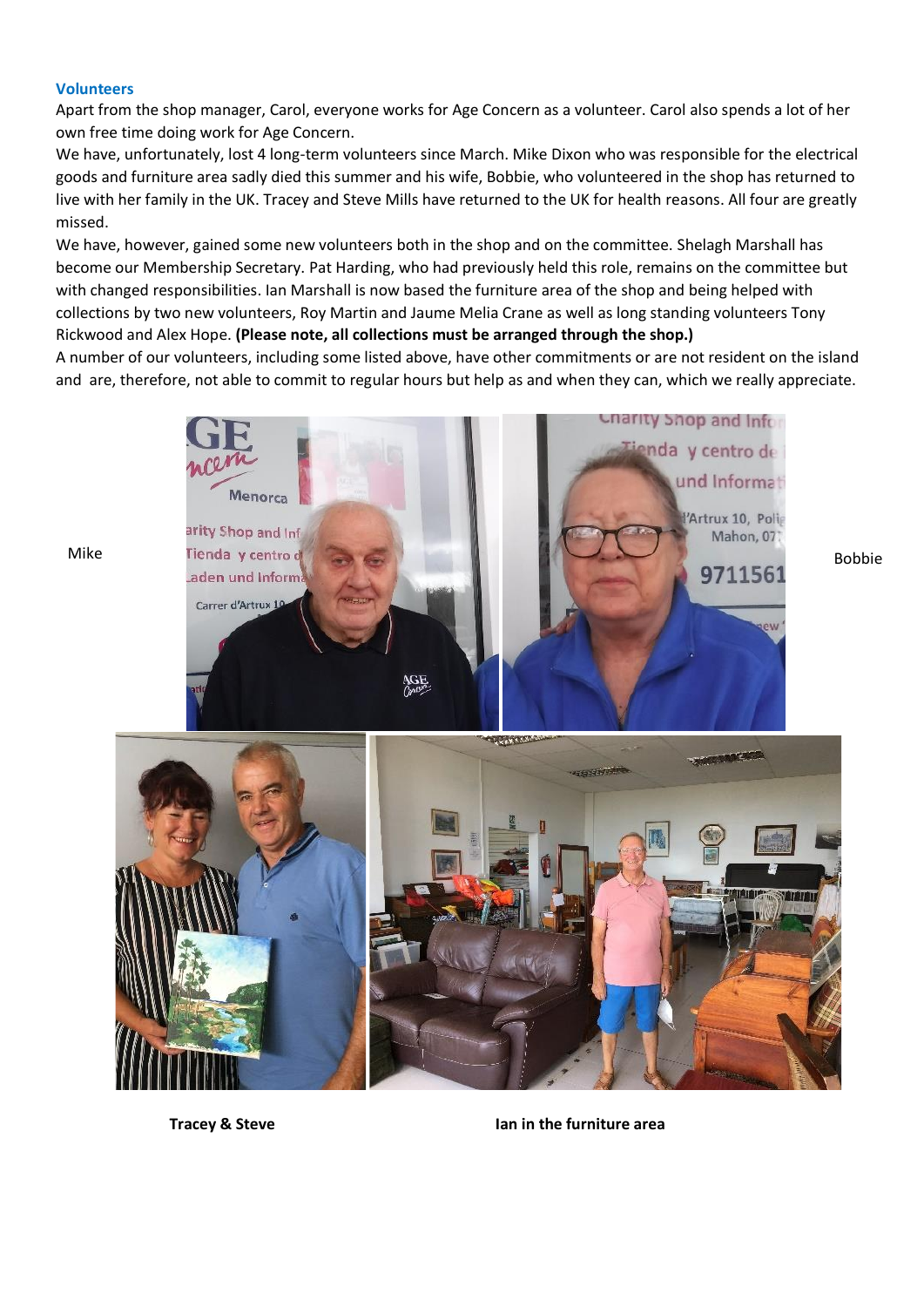### **Website**

A major achievement for us during the last few months has been the creation of a new website:

# [www.ageconcernmenorca.com](http://www.ageconcernmenorca.com/)

Please have a look and let us know what you think.

(The previous website was operated by the Age Concern Espana Federation which no longer exists. This means we could not access it to delete or update information, which was very frustrating for everyone!)



**Part of the new website Home Page**

# **AGM**

We held our 2020 AGM in Bar Pons on July 15<sup>th</sup>. Our President, 'Celi, opened the meeting with a short speech to welcome everyone and thank them for their support. We officially welcomed our three new committee members (Sandy Berresford, Shelagh Marshall and Christine Crane) and received resignations from two others (Duncan Bryer and Sarah Curgenven) both of whom, though no longer serving on the committee, are continuing to volunteer. The turnout of both Members and Friends was good and all present were very supportive.

### **Membership**

We now have over 100 Friends and Members and always welcome more. This year we have offered voting Membership to four Friends who have actively helped our work by taking responsibility for specific activites. (Friends can attend meetings such as the AGM but do not have a vote whereas Members have a vote). We send out news and information about events and offers electronically to anyone who has provided us with an email address for this purpose. In fact, you may even have got this newsletter by email.

# **Social events**

Unfortunately, due to the virus situation, we have not been able to hold any of our regular 'drop-ins', lunches or trips. We look forward to the time, hopefully not too far away, when we can get all of these going again. If there is anywhere you would be particularly interested in visiting on a trip, please contact us with your ideas. We would like to be able to offer a Christmas lunch in early December but, as yet, we cannot confirm whether or not this would be possible.

# **Medical and mobility equipment loan**

The medical and mobility equipment short-term loan service has continued to operate as normal throughout the whole of this difficult time. Jan and Duncan have continued to deliver equipment to anywhere on the island to both residents and visitors who require it. **Please note, the service operates strictly by appointment.**



**Jan and Sarah showing district nurses some of the equipment we have available for loan during their visit in February 2020.**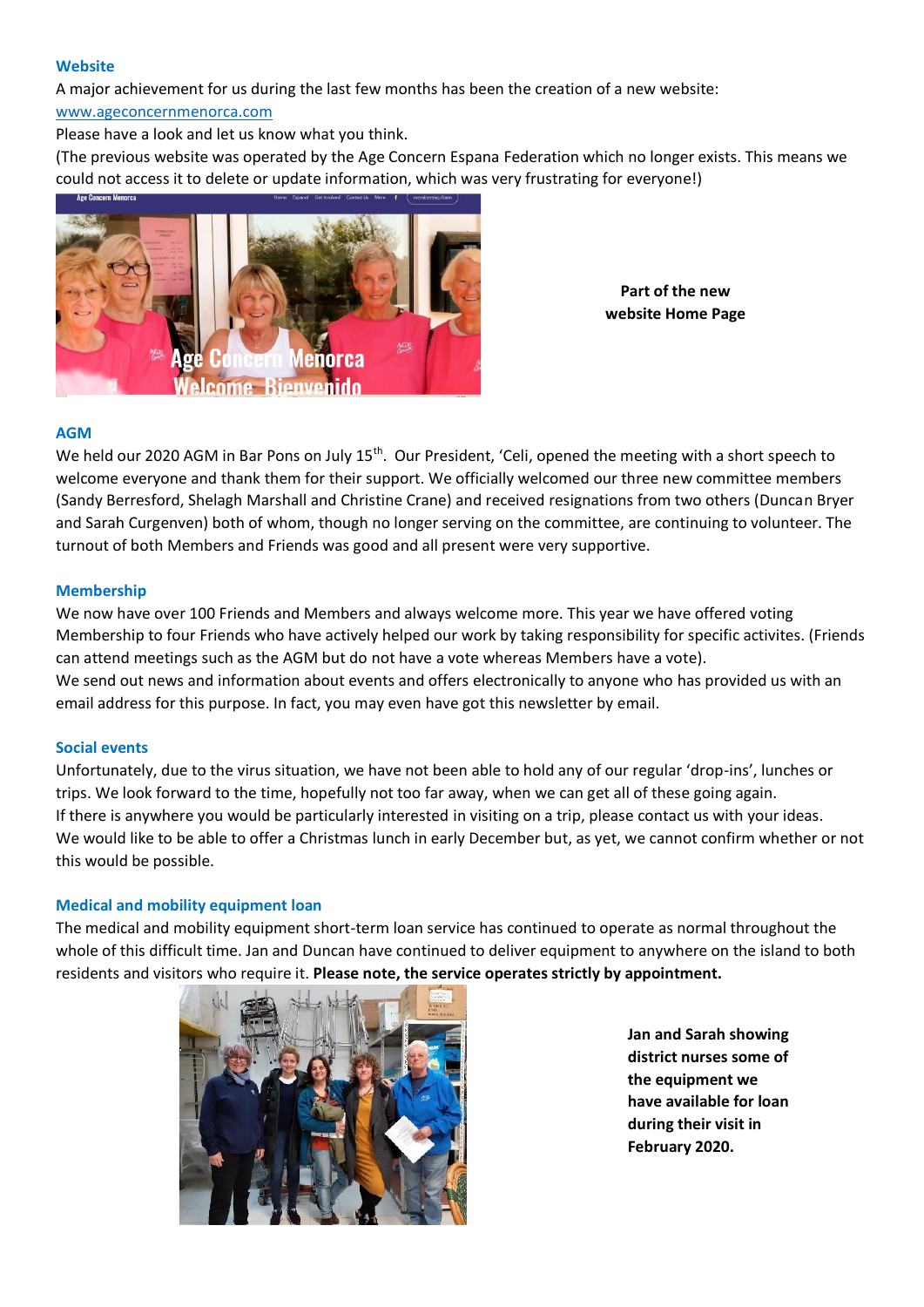# **Lifeline**

Lifeline was particularly busy during lockdown. Sarah and her team worked very hard and we were grateful for the many offers of help we received from other people during this time. We are currently supporting about 12 residents in various ways: financial, delivering supplies, liaising with social services and other agencies, helping with translation, for example. Please contact us if you would like to help us or if you, or someone you know, requires our help. If we cannot provide you with the service you need we can put you in touch with someone who can.

# **Information centre**

We have an information area in the shop where you can find information about various services on the island (for example, help with housing costs, tele-translation services), advice (e.g. what to do if you need to go to Palma for medical treatment, Brexit issues …..) and also advertisements for activities and events (such as car boot sales, exhibitions, shows etc.).

This information is also available through our website and our Facebook page. If you have an event or service you'd like to publicise, please drop in with a leaflet or poster.

# **Other activities**

Depending on the Coronavirus situation, we may be running, in conjunction with the Red Cross, a table top Christmas Fair in Bar Pons in early December. If this goes ahead Age Concern will be running the Tombola, as usual. Whatever regulations are in force at the time will determine how many other groups we will be able to accommodate.

# **The future**

We have achieved some of our earlier aims but we are still working towards improving our services through:

- Providing support to more individuals in need
- Extending our activities to more parts of the island and forging even better links with Social Services across the island.
- Possibly buying a small minibus to help provide more services to those who have transport difficulties.

# **How you can help**

- Become a Friend of Age Concern or a volunteer (shop, Lifeline, translation ……..)
- Donate goods and/or have a look at what we have for sale in the shop.
- Help us source a minibus!
- Follow us on Facebook (Age Concern Menorca 2015)
- Visit our website [\(www.ageconcernmenorca.com\)](http://www.ageconcernmenorca.com/)

| <b>Contact details</b>              |                                 |             |  |
|-------------------------------------|---------------------------------|-------------|--|
| General email                       | menorca@ageconcern.org.es       |             |  |
| Website                             | www.ageconcernmenorca.com       |             |  |
| Facebook                            | <b>Age Concern Menorca 2015</b> |             |  |
| Social Secretary                    | menorca@ageconcern.org.es       | 699 901 777 |  |
| <b>Membership Secretary</b>         | menorca@ageconcern.org.es       | 620 017 437 |  |
| Lifeline                            | lifelineac@yahoo.com            | 676 904 487 |  |
| Medical and mobility equipment loan | acmenorcamedequip@gmail.com     | 629 016 307 |  |
| Shop                                | menorca@ageconcern.org.es       | 971 156 110 |  |
| Shop manager                        | menorca@ageconcern.org.es       | 636 347 286 |  |
| <b>Trips</b>                        | lindahart.outings@gmail.com     | 971 156 110 |  |

# **Thank you again for your support!**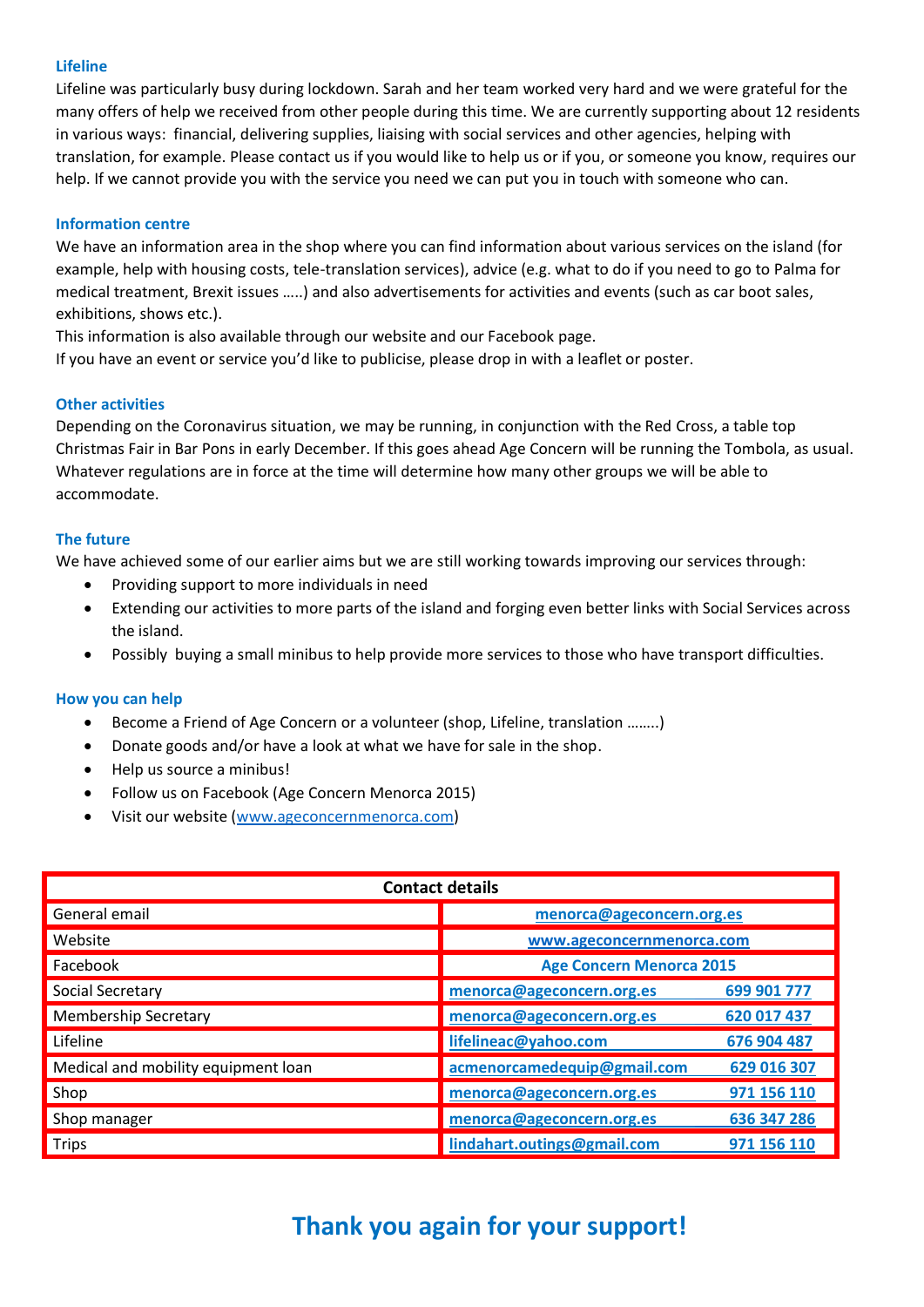

# **Age Concern Menorca Otobre 2020 Cómo hacer frente al coronavirus**

Este es el segundo de los boletines regulares destinados a mantenerte al día de lo que ha sucedido, los próximos eventos y los planes futuros.

Nuestro primer boletín se publicó en marzo, justo antes del cierre. Las cosas se volvieron muy diferentes muy rápidamente!



### **La tienda**

La tienda estuvo cerrada durante 3 meses, reabriendo el 15 de junio. El cierre, obviamente, ha tenido un gran impacto en nuestros ingresos este año, ya que la tienda es nuestra principal fuente de ingresos. Aprovechamos la oportunidad, sin embargo, para tener una buena salida, una limpieza profunda y muy completa y reorganizar el taller y las áreas de almacenamiento y preparación; asegurar que tenemos áreas apropiadas de "cuarentena" para donaciones y sistemas eficaces para cumplir con todos los requisitos de higiene del Coronavirus.

El negocio ha sido bueno desde que reabrimos tanto en términos de ventas como de donaciones recibidas. ¡Gracias! Nuestro nuevo stock de Navidad estará disponible a partir de principios de noviembre. ¡Ven y echa un vistazo y abastece a tus galletas, tarjetas, etc.!

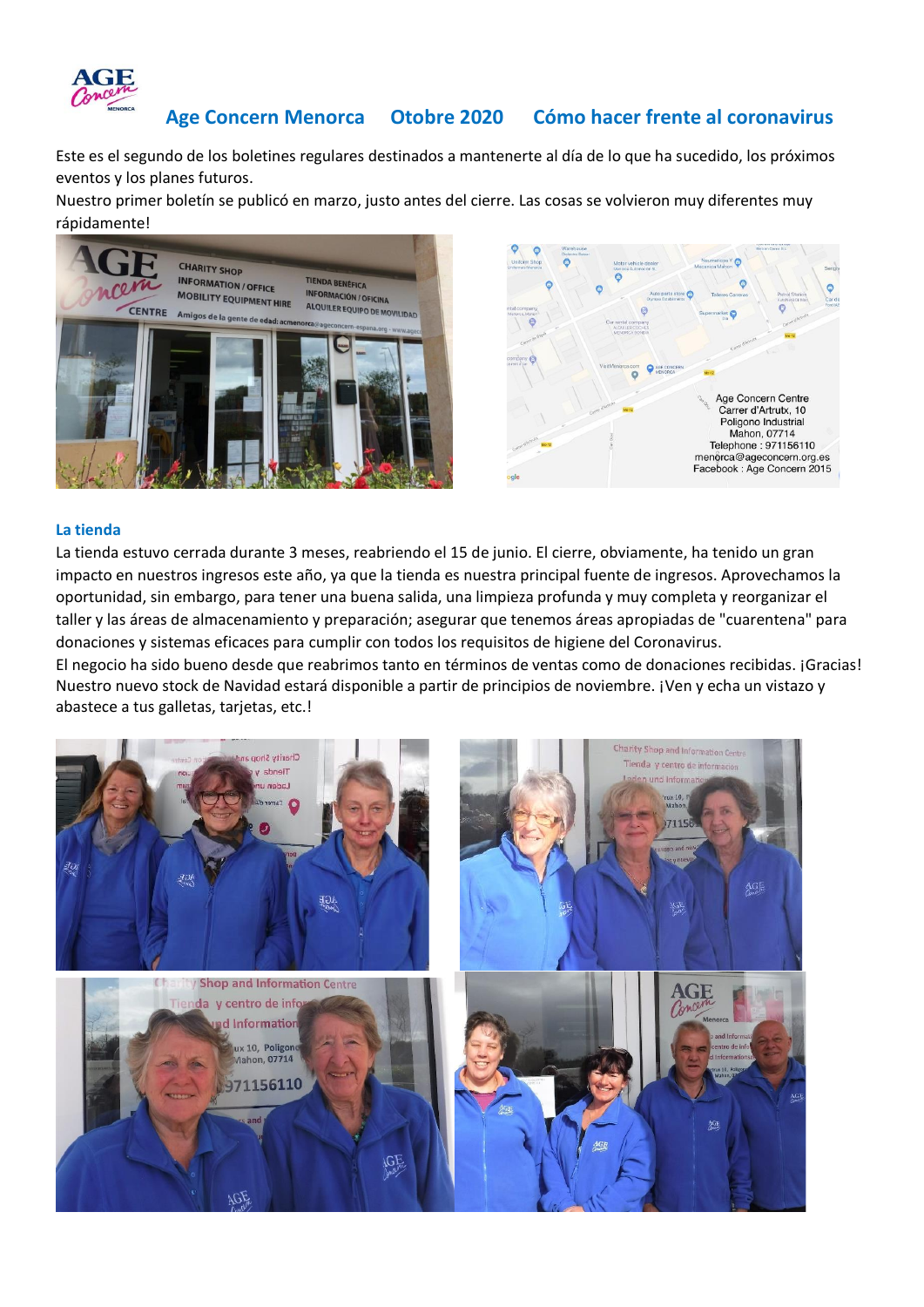# **Voluntarios**

Partirse del gerente de la tienda, Carol, todos trabajan para Age Concern como voluntario. Carol también pasa mucho tiempo libre trabajando para Age Concern.

Hemos perdido, por desgracia, 4 voluntarios a largo plazo desde marzo. Mike Dixon, responsable del área de bienes eléctricos y muebles, murió tristemente este verano y su esposa, Bobbie, que se ofreció como voluntaria en la tienda ha vuelto a vivir con su familia en el Reino Unido. Tracey y Steve Mills han regresado al Reino Unido por razones de salud. Los cuatro se echan mucho de menos.

Se ha ganado, sin embargo, algunos nuevos voluntarios tanto en la tienda como en el comité. Shelagh Marshall se ha convertido en nuestra Secretaria de Membresía. Pat Harding, que anteriormente había ocupado este cargo, sigue en el comité, pero con responsabilidades cambiadas. Ian Marshall ahora se basa en el área de muebles de la tienda y ayuda con colecciones junto con otros dos nuevos voluntarios, Roy Martin y Jaume Melia Crane, así como los voluntarios de larga data Tony Rickwood y Alex Hope.

**(Tenga en cuenta que todas las colecciones deben organizarse a través de la tienda**, en persona, por teléfono o correo electrónico: menorca-ageconcern.org.es)

Una cantidad de nuestros voluntarios, incluyendo algunos mencionados anteriormente, tienen otros compromisos o no son residentes en la isla y, por lo tanto, no son capaces de comprometerse con el horario regular, sino ayudar como y cuando puedan, lo que realmente apreciamos.



**Tracey & Steve Ian en el área de muebles**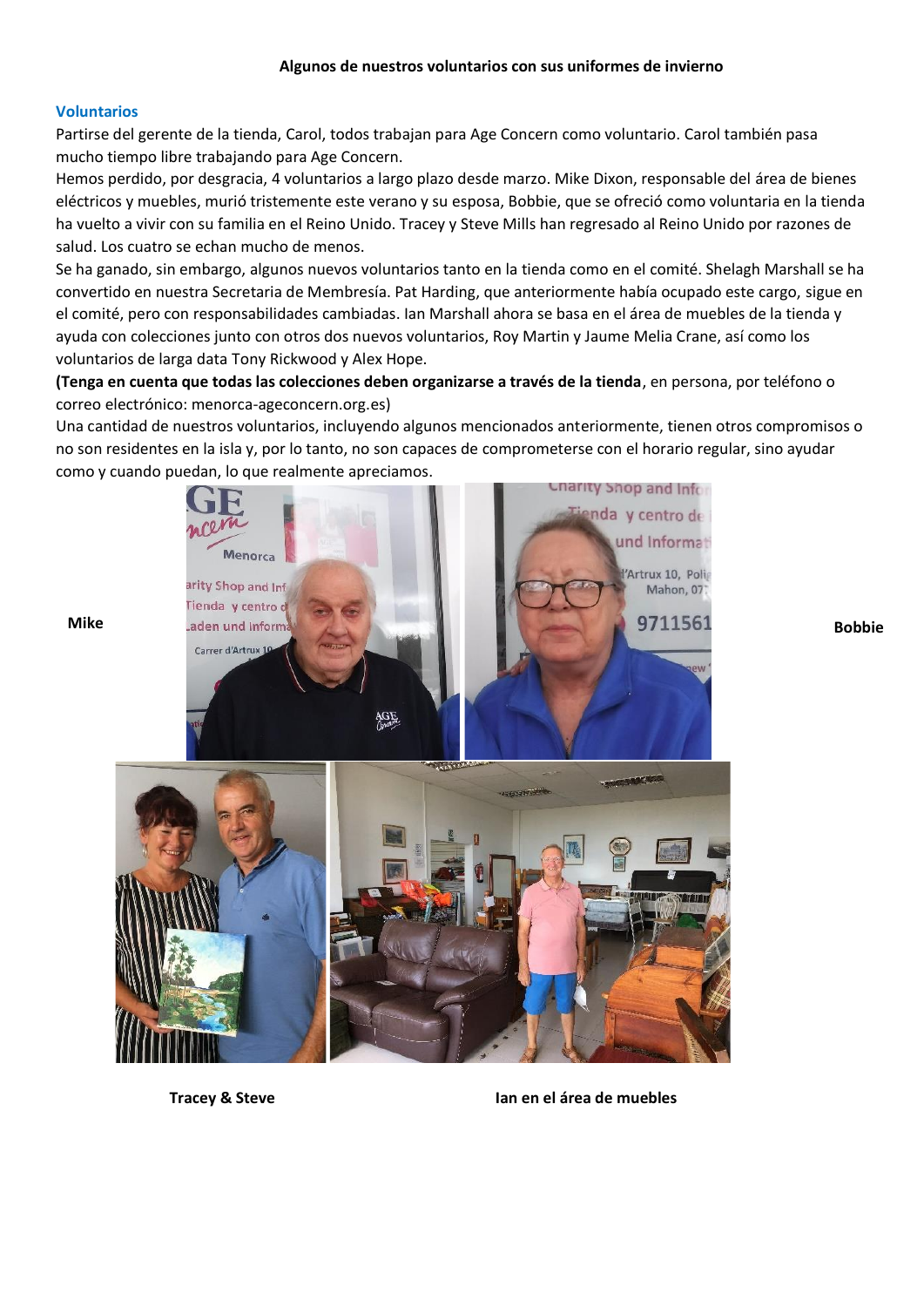#### **Sitio web**

Una gran para nosotros durante los últimos meses ha sido la creación de un nuevo sitio web:

www.ageconcernmenorca.com

Por favor, eche un vistazo y háganos saber lo que piensa.

(El sitio web anterior fue operado por la Federación de Espana de Age Concern que ya no existe. Esto significa que no pudimos acceder a ella para eliminar o actualizar la información, que era muy frustrante para todos!)



**Parte de la nueva página de inicio del sitio web**

### **AGA**

Celebramos nuestra AGM 2020 en Bar Pons el 15 de julio. Nuestro Presidente, 'Celi, abrió la reunión con un breve discurso para dar la bienvenida a todos y agradecerles su apoyo. Oficialmente damos la bienvenida a nuestros tres nuevos miembros del comité (Sandy Berresford, Shelagh Marshall y Christine Crane) y recibimos renuncias de otros dos (Duncan Bryer y Sarah Curgenven) que, aunque ya no sirven en el comité, continúan siendo voluntarios. La participación de los Miembros y los Amigos fue buena y todos los presentes fueron muy solidarios.

### **Socios**

Tetamos ahora más de 100 amigos y miembros y siempre damos la bienvenida más. Este año hemos ofrecido la membresía de voto a cuatro Amigos que han ayudado activamente a nuestro trabajo asumiendo la responsabilidad de actividades específicas. (Los amigos pueden asistir a reuniones como la AGM, pero no tienen voto, mientras que los diputados tienen voto).

Enviamos noticias e información sobre eventos y ofertas electrónicamente a cualquier persona que nos haya proporcionado una dirección de correo electrónico para este propósito. De hecho, es posible que incluso haya conseguido este boletín por correo electrónico.

#### **Eventos sociales**

Hay, por desgracia, debido a la situación del virus, no hemos podido celebrar ninguno de nuestros 'drop-ins' regulares, almuerzos o viajes. Esperamos con ansias el momento, esperemos que no muy lejos, cuando podamos hacer que todos estos vuelvan a funcionar.

Si hay algún lugar en el que esté particularmente interesado en visitar en un viaje, póngase en contacto con nosotros con sus ideas. Nos gustaría poder ofrecer un almuerzo de Navidad a principios de diciembre, pero, hasta ahora, no podemos confirmar si esto sería posible o no.

# **Préstamo de equipos médicos y de movilidad**

El servicio de préstamos a corto plazo de equipos médicos y de movilidad ha seguido funcionando con normalidad durante todo este difícil momento. Jan y Duncan han continuado entregando equipos a cualquier parte de la isla tanto a los residentes como a los visitantes que lo requieran. **El servicio funciona estrictamente con cita previa.**



**Jan y Sarah mostrando a las enfermeras del distrito algunos de los equipos que tenemos disponibles para préstamos durante su visita en febrero de 2020.**